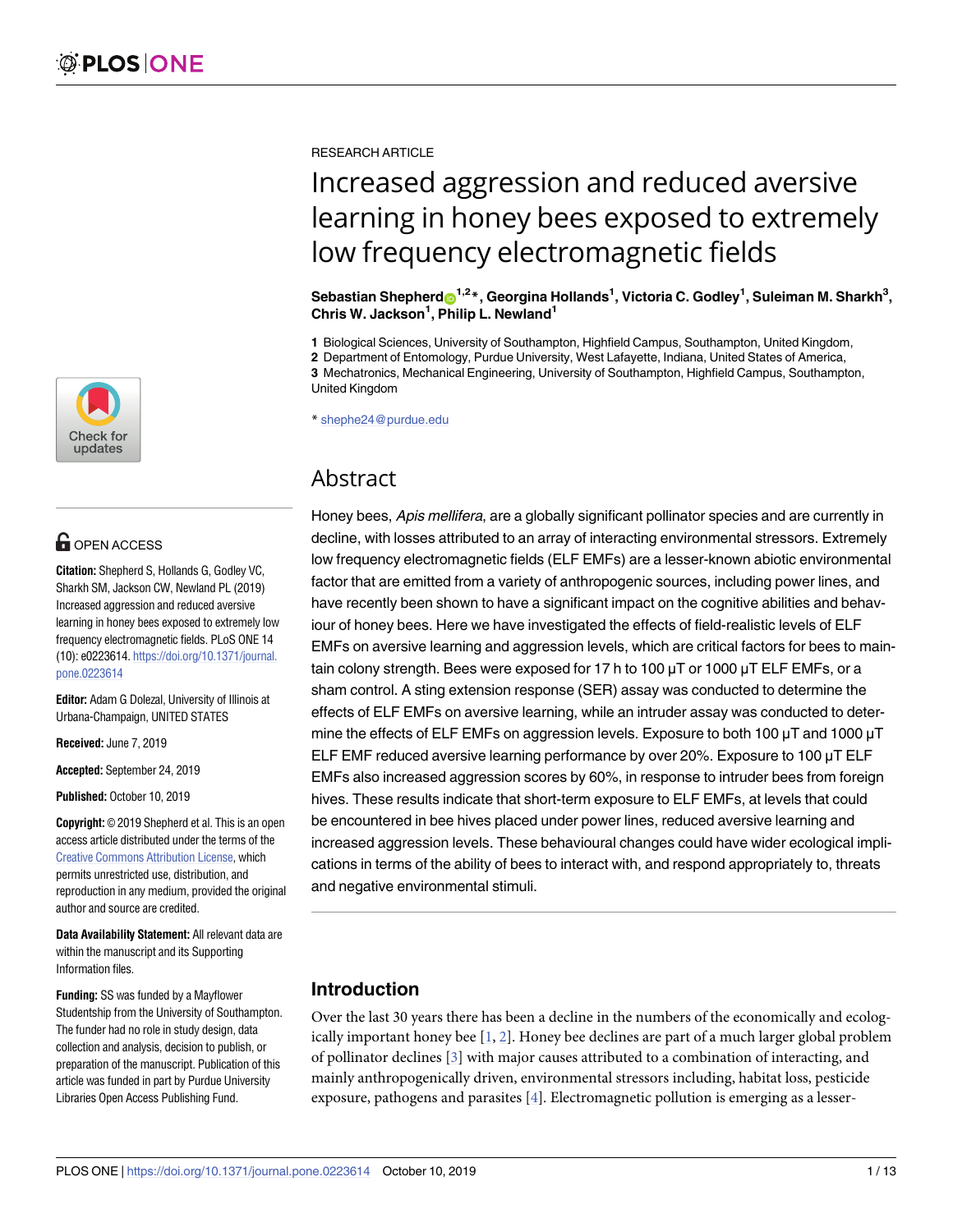<span id="page-1-0"></span>**Competing interests:** The authors have declared that no competing interests exist.

known abiotic environmental factor that has the potential to affect insect biology and thus may contribute to the environmental stress load that insects currently experience in global ecosystems  $[5, 6]$  $[5, 6]$  $[5, 6]$  $[5, 6]$ .

Extremely low frequency electromagnetic fields (ELF EMFs) are a specific type of non-ionising electromagnetic radiation in the frequency range 3–300 Hz that are emitted from anthropogenic devices. Pollution of the environment with ELF EMFs has increased dramatically in the last century, with a major source for ELF EMFs being power transmission lines [[7](#page-10-0)]. ELF EMF exposure has recently been associated with a variety of different effects on insects including changes in developmental biology [\[8](#page-10-0), [9](#page-10-0)], locomotor behaviour [\[6,](#page-10-0) [10\]](#page-10-0), molecular biology  $[11, 12]$  $[11, 12]$  $[11, 12]$ , and immune response  $[13]$ .

Honey bees may be particularly at risk to ELF EMF pollution in the environment. At ground level, ELF EMF intensity under power transmission lines can reach 100 μT, while flying insects can be exposed to much higher levels close to conductors where ELF EMF levels can be over 1,000  $\mu$ T [[5\]](#page-10-0). Some studies suggest exposure to ELF EMFs from power lines may be stressful for honey bees [\[14,](#page-11-0) [15\]](#page-11-0) whilst it has also been reported [[16](#page-11-0)] that bees hived under power lines will readily abscond. Moreover, Greenberg et al. [\[17\]](#page-11-0) found that bee hives exposed to power lines had increased motor activity, abnormal propolisation, reduced weight gain of hives, queen loss, impaired production of queen cells, decreased sealed brood and poor winter survival, leading to a federal US precaution to not store hives under power lines [[18](#page-11-0)]. While these studies show no direct experimental evidence for ELF EMF effects on bees, they at least suggest that ELF EMF exposure may be a factor that contributed to, or caused, the stress responses of the bees observed in these studies.

In their environment bees are exposed to a variety of negative environmental stimuli and cues, which are also critical for bees to perceive and respond to, such as weather, toxins [\[19\]](#page-11-0), or biotic threats such as colony diseases and parasites [\[20,](#page-11-0) [21\]](#page-11-0), invading robber bees from other colonies [[20](#page-11-0)] and predators [\[21–23](#page-11-0)]. How colonies respond to these environmental stresses is critical to their long-term fitness. Bees must be able to detect these negative stimuli [\[20\]](#page-11-0), learn that they are associated with a negative effect [\[19\]](#page-11-0), enact an appropriate aggressive response [[22](#page-11-0)], and even communicate this information to other individuals [\[23\]](#page-11-0). For example, guard bees when confronted with a threat (e.g. predator or intruder) may enter the hive to release alarm pheromone by extruding their sting, raising their abdomen and fanning their wings [[24](#page-11-0), [25](#page-11-0)].

Surprisingly little is known about aversive learning, and how it is affected by environmental stimuli, despite its importance in maintaining colony fitness. A sting extension response (SER) assay [\[26,](#page-11-0) [27\]](#page-11-0) has been developed to study aversive learning in bees in which a conditioned stimulus (CS) (often olfactory) is applied and associated with an unconditioned stimulus (US) of a weak electric shock. Over repeated conditioning trials bees learn to associate the negative US with the CS. The SER assay can therefore provide valuable information in a controlled experimental environment of how potential stressors such as ELF EMFs can affect bees [\[28\]](#page-11-0). For example, SER has been used to investigate the impacts of the neonicotinoid insecticide imidacloprid on honey bee aversive learning [\[29\]](#page-11-0). In addition, intruder assays have been used to assess aggressive responses of honey bees, including to conspecifics [[30](#page-11-0)–[33\]](#page-11-0). Environmental stresses which could affect the ability of bees to learn about negative environmental cues, or respond appropriately to environmental cues, could therefore be detrimental to honey bee colony health.

Here we have used both the SER and intruder assays to determine whether short term exposure to ELF EMFs, at levels equivalent to those found at ground level under high-voltage transmission power lines, can affect aversive learning and aggression in honey bees. We have utilised these well-established assays in the laboratory where the levels of EMF exposure of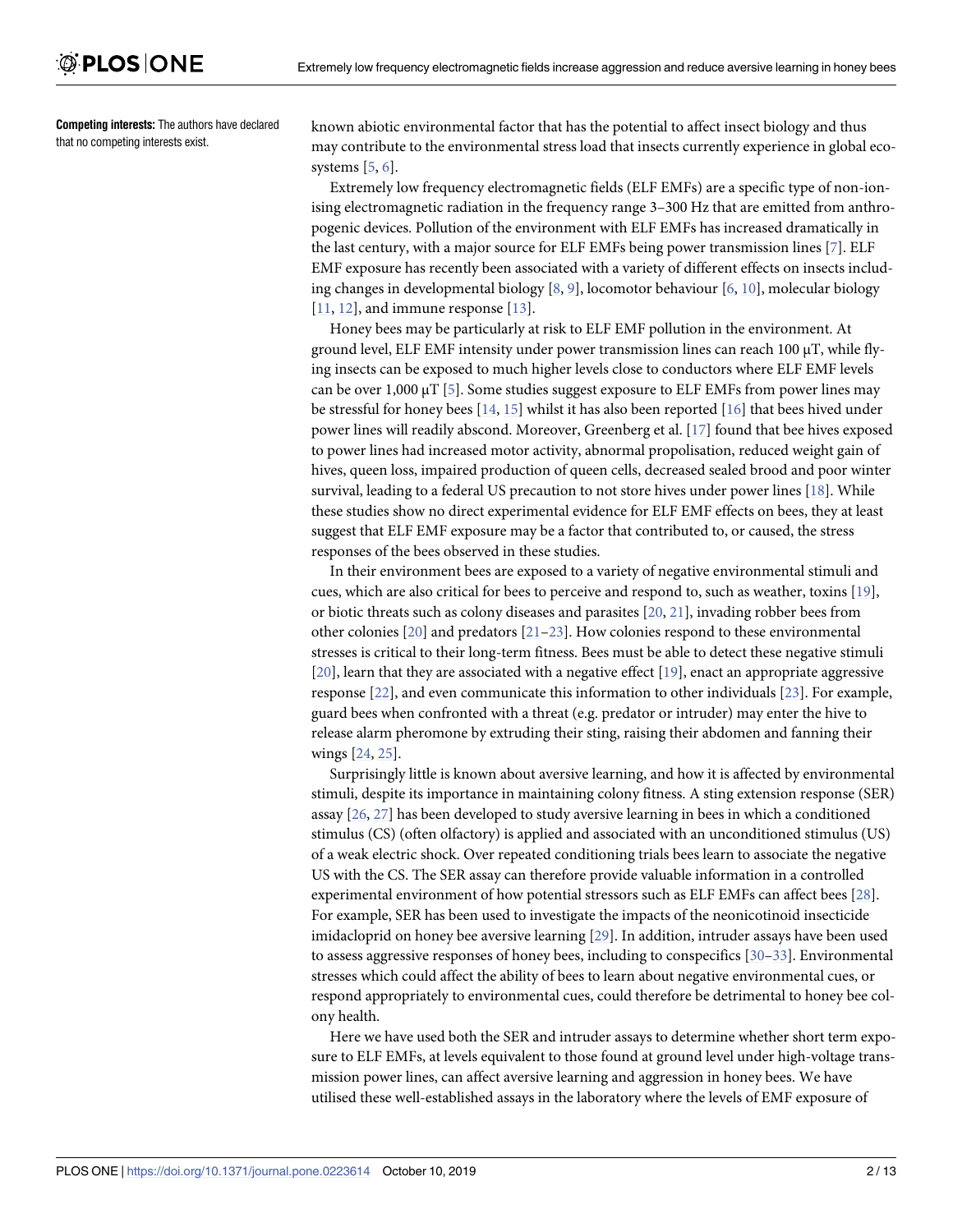<span id="page-2-0"></span>individual bees can be precisely controlled, and under consistent conditions free from stray fields and other confounding stimuli.

# **Materials and methods**

## **Magnetic fields**

Electromagnetic fields were generated with a custom-made Helmholtz coil [\[5\]](#page-10-0) which produced homogenous 50 Hz sinusoidal AC electromagnetic fields with a range of field strength from  $\sim$ 10 μT $-$ 10,000 μT. Field strength (magnetic flux density) was measured with a Model GM2 Magnetometer (Alphalab Inc., USA). For control exposures no current was passed through the coil system. For SER experiments control, 100 μT and 1000 μT 50 Hz EMF treatments were applied, while for intruder assay experiments control and 100 μT ELF EMF treatments were used.

## **Animals**

Honey bees were kept at the University of Southampton Highfield Campus apiary (50˚ 56' 10''N, 1˚ 23' 39''W) and experiments conducted from June-August, 2017. Foragers were identified by the pollen in their corbiculae and transported to an insectary in the Institute for Life Sciences at the University of Southampton, where they were immobilized on wet ice and transferred into appropriate containers for SER and Intruder Assay experiments.

## **Sting extension response assay**

Bees were collected individually from 3 hives and harnessed in custom made SER cradles cut from Perspex, with a similar design to Vergoz et al. [\[27\]](#page-11-0). Bees were placed ventral side upwards in a metal fork of the cradle, such that the fork held the bee by the thorax, with prongs in place around the petiole and neck of the bee ( $Fig 1A$ ). This fork also served as an electrode for an



**Fig 1. Sting extension response protocol.** A) Harnessing of a bee in an SER cradle for EMF exposure. Tesa© tape was applied around the thorax to hold the bee between the fork prongs. B) Aversive sting extension response to the CS in SER conditioning trials. The inset shows the extended stinger in more detail. C) SER Timetable showing a representation of an individual conditioning trial. The bee was acclimatised to the arena for 20 s, before CS (linalool) application. After 6 s of CS, CS and US (12 V shock) were paired for 2 s, after which both CS and US were switched off. A further 32 s of clear airflow was allowed for odour to be removed from the arena.

<https://doi.org/10.1371/journal.pone.0223614.g001>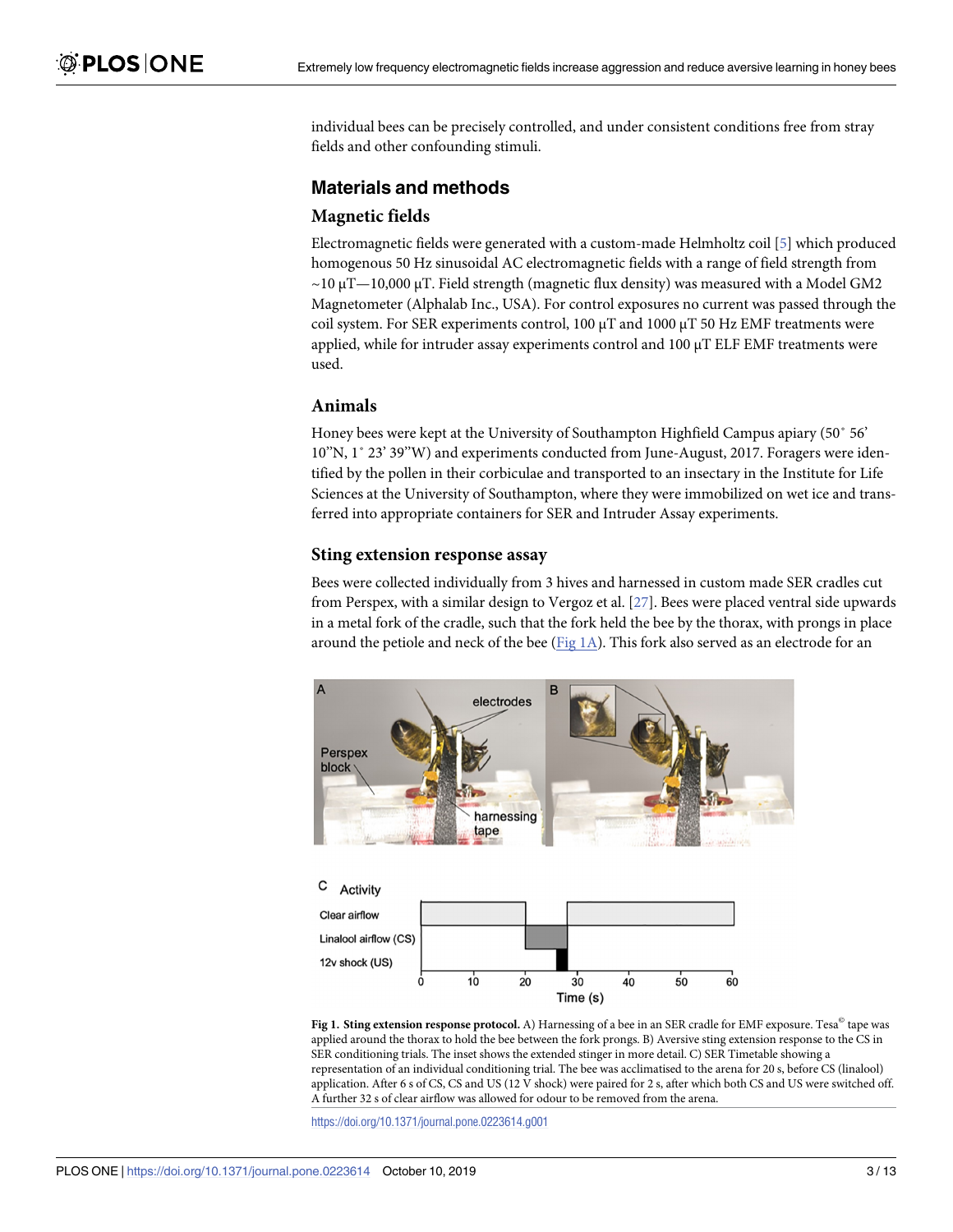aversive shock stimulus during the SER assay ( $Fig 1B$  $Fig 1B$ ). Tesa $^{\circ}$  tape was then placed laterally across the cradle and between the prongs of the fork across the thorax to restrain the bee in the cradle. Bees were then fed to satiation with a 50% w/v sucrose solution and were then ready for overnight treatment (17 h).

An experimental arena ( $W \times D \times H = 60 \times 45 \times 55$  cm) was used with an odour delivery system at one end and an extraction fan at the other to remove any odours from the arena. The odour delivery system allowed a constant airflow to be supplied to the arena. A clear airflow, and the CS, were delivered in separate channels in the multichannel system which joined via Teflon tubing before it discharged into the arena at a single release point. Electronic valves allowed the airflow to switch between CS and clear airflow channels. The CS used was 8 μl of 97% linalool (Sigma-Aldrich, UK) which was pipetted onto filter paper to be placed in the CS delivery channel. The channel with clear air was always open when no odour was delivered. To deliver the CS, airflow was switched from the clear air channel to the odour delivery channel such that bees were supplied with a constant airflow, and would associate any stimulus with the odour and not a change in airflow.

For SER experiments bees were exposed to control,  $100 \mu T$  or  $1000 \mu T$  EMFs for 17 h and following exposure SER trials began immediately. This treatment was chosen to represent a field-realistic scenario where bee hives are placed under transmission and where bees have been reported to show negative responses [[17](#page-11-0)]. 357 bees completed the SER assay. An SER cradle containing a harnessed bee was placed into the experimental arena of the odour delivery system. Bees were exposed to a clear airflow for 20 s [\(Fig](#page-2-0) 1C). During this time the SER cradle was attached to a DC power-supply with a 12 V output. The airflow was then switched from clean air to linalool airflow, representing the CS. The CS lasted 8 s. For the final 2 s of the CS the bee was shocked at 12 V from the DC power supply, representing the unconditioned stimulus (US) thus pairing US and CS for 2 s. The US and CS finished at the same time (28 s into the trial). The clear airflow was then left on for 32 s with the bee in the arena to reinforce the association of the CS with the US and to allow the extractor to remove linalool from the arena. The length of one complete conditioning trial for a bee was 60 s [\(Fig](#page-2-0) 1C).

Conditioning trials were repeated 5 times for each individual bee with an inter-trial interval of 10 min. If a bee did not respond during linalool delivery or electric shock then a 'failed response' was recorded. Bees that failed to respond more than once in conditioning trials (n = 16, 4.5% of 357) were excluded from analyses. No bees exhibited a pre-learned aversive response to linalool in the first conditioning trial, and therefore no bees had to be excluded from analysis for this reason. After all exclusions were made, 341 bees remained that completed the SER assay for inclusion in statistical analyses (S1 [Table](#page-9-0)).

If a bee responded only after the shock stimulus then a non-conditioned sting extension response was recorded (i.e. the bee responded to US but not CS). As in previous aversive learning studies responses to the conditioned stimulus have been described only when a bee extends its sting during the CS application, and are defined as a 'sting extension response' (Fig 1A [and](#page-2-0) [1B\)](#page-2-0). The proportions of conditioned sting extension responses over 5 trials were analysed to assess the effects of short-term ELF EMF exposure on aversive learning in honey bees.

This aversive learning approach therefore measures acquisition and short-term retention of information, and thus has comparability with the results of the intruder assay where bees encounter a new individual from a foreign hive.

#### **Intruder assay**

Bees were collected from 5 different hives in groups of 20 bees from the same hive of origin. Each group of 20 was split into 2 paired cohorts of 10 (S2 [Table](#page-10-0)), and stored in separate petri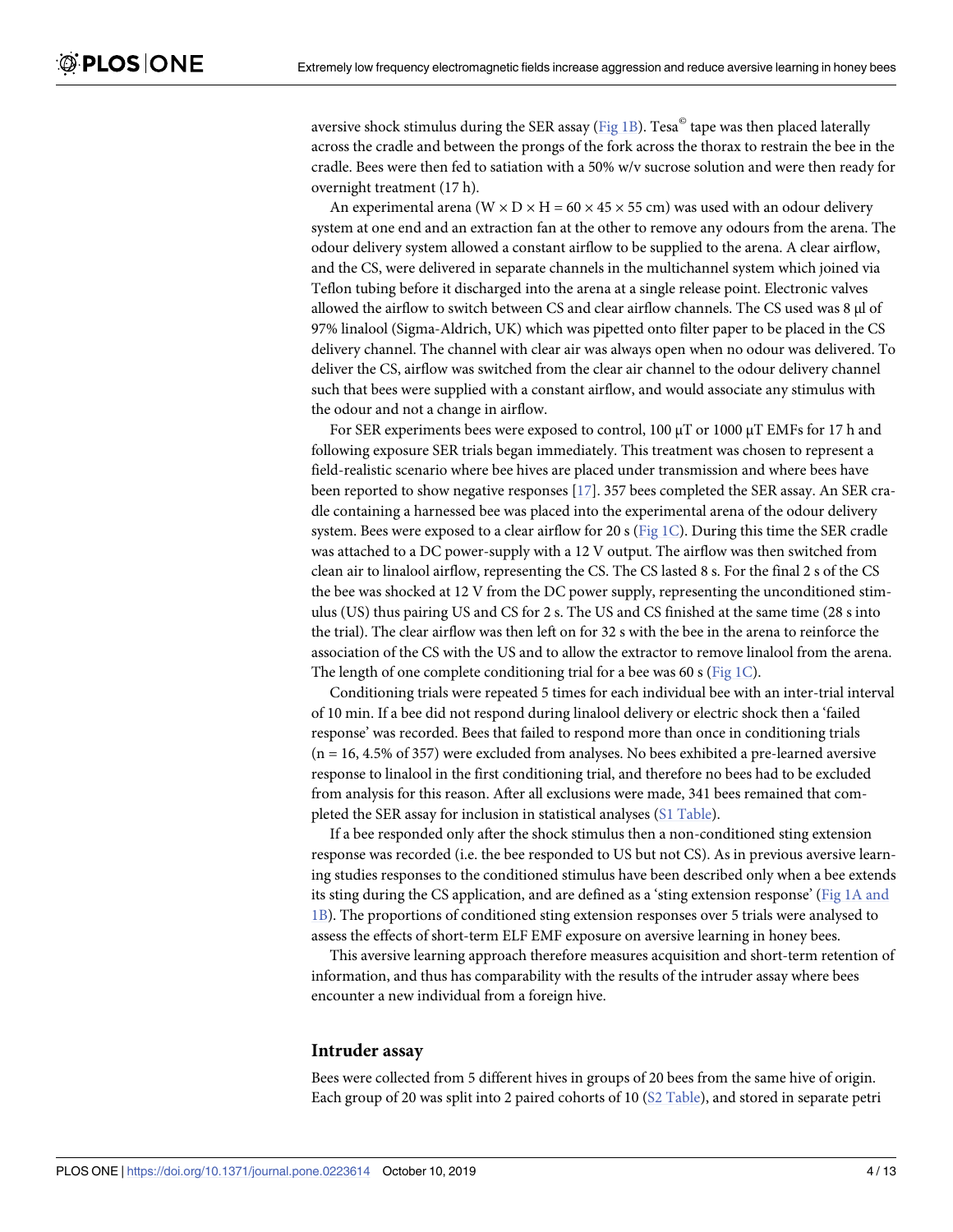| <b>Behaviour</b>                   | Definition                                                                          | <b>Aggressive Severity</b><br><b>Index</b> |
|------------------------------------|-------------------------------------------------------------------------------------|--------------------------------------------|
| Aggressive antennation             | Antennation directed towards the intruder or touching the<br>intruder with antennae |                                            |
| Stalking                           | Follows and moves towards intruder for more than 5 seconds                          |                                            |
| Crawl over                         | Moves directly on top of the intruder                                               |                                            |
| Antennation with<br>mandibles open | Antennation directly towards the intruder with mandibles<br>open                    | 2                                          |
| <b>Biting</b>                      | Uses mandibles to grasp the intruder                                                | 3                                          |
| Abdomen flexion                    | The abdomen is flexed but the stinger is not extruded                               | 4                                          |
| Stinging attempts                  | The stinger is visibly extruded towards the intruder                                |                                            |

<span id="page-4-0"></span>Table 1. Aggressive severity behavioural index used in the intruder assay adapted from Richard et al. [\[31](#page-11-0)].

<https://doi.org/10.1371/journal.pone.0223614.t001>

dishes fitted with 50% w/v sucrose feeders. For each pair of 10-bee cohorts (from the same hive of origin) 1 cohort was exposed to a 100 μT ELF EMF and the other exposed to control conditions (both at 22  $\pm$  1°C) for 17 h overnight. The intruder assay was conducted the next day.

The sample period for the intruder assay began when a forager bee from a  $6<sup>th</sup>$  (and different) hive was introduced into each petri dish. Focal sampling of the 'intruder' bee was conducted continuously for 10 min to assess the behaviour of recipient bees towards the intruder. Behaviours were categorized on an aggressive severity index adapted from Richard et al. [\[31\]](#page-11-0) (Table 1) and the aggressive severity indices summed for a full 10 min sample period to give an overall aggression score for that sample. In total 60 intruder assay samples were conducted  $(n = 30$  per treatment, with 6 assays/treatment/hive).

#### **Statistical analysis**

Data were analysed in SPSS (v.24, IBM SPSS Inc.) and Graphpad Prism (v.7, Graph Pad Software Inc.). Where appropriate, homogeneity of variance and normality assumptions were tested. For all models assessing the effects of treatments on binomial SER data, binomial error structure and logit link function were used, and where appropriate pairwise contrasts with Bonferroni adjusted significance were used in *post-hoc* analyses.

To determine whether ELF EMF exposure or 'hive or origin' affected the initial aversive responsiveness of bees a generalized linear model (GLM) with 'EMF treatment' and 'hive of origin' as interacting factors was used. To analyse the effect of ELF EMF exposure on sting extension responses, a generalized mixed effect model (GLMM) was used with 'EMF treatment', 'hive of origin', and 'conditioning trial' as interacting factors. For GLMMs trial 1 was not included in analyses (i.e. trials 2–5 were used), as learning cannot occur in the first trial. For intruder assay analysis, aggression scores were totalled from each trial and data log<sub>10</sub>transformed to satisfy normality assumptions for parametric statistical analyses. A two-way Repeated Measures ANOVA was conducted to determine the effects of 'EMF', and 'Hive of Origin' on log-transformed aggression score data, with data paired by their collection cohort. Data plotted in aggression score graphs is back-transformed.

#### **Results**

#### **Sting extension response**

**ELF EMFs do not reduce the ability of bees to respond to aversive stimuli.** To determine whether short-term exposure to EMF (control, 100  $\mu$ T, or 1000  $\mu$ T) affected the ability of bees to respond with an aversive extension of the sting, the proportions of bees which did not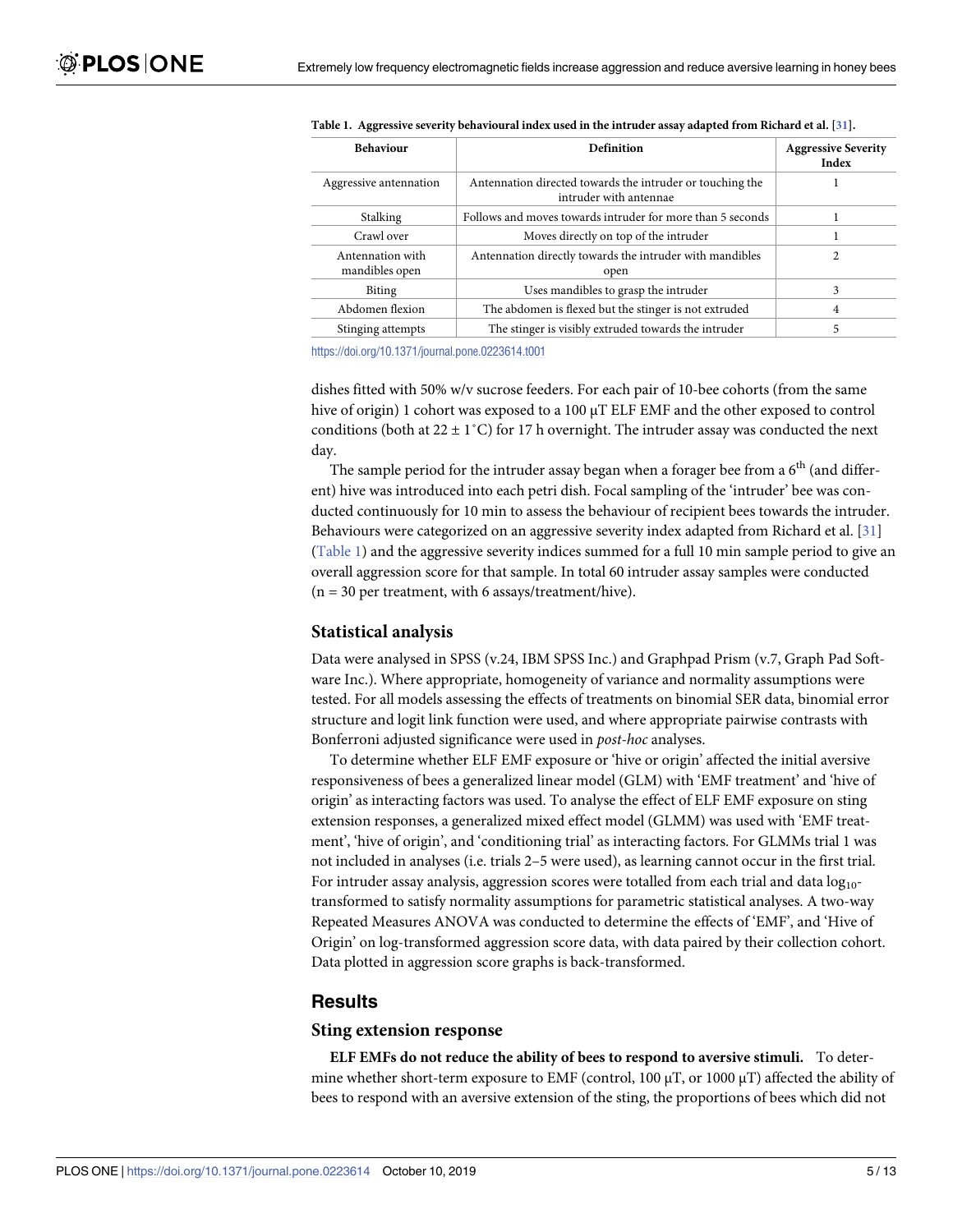<span id="page-5-0"></span>

**Fig 2. Aversive responses of honey bees in the SER assay.** The effect of ELF EMF treatment on the proportion of aversive responsiveness to 12 V electric shock aversive stimuli. Exact proportions are plotted. Results show that ELF EMFs had no effect on the aversive responses of bees to electrical stimulation.

<https://doi.org/10.1371/journal.pone.0223614.g002>

fail to respond to the US (i.e. non-learned sting extension to an aversive stimulus) between each treatment were compared. After 17 h control exposure 95.0% of bees (n = 119) exhibited aversive responses (Fig 2), whereas 96.6% (n = 118) responded following exposure to 100  $\mu$ T and 95.0% (n = 120) responded following exposure to 1000  $\mu$ T EMFs. Thus, the initial aversive responsiveness of honey bees was not affected by any interaction between the ELF EMF 'treatment' or the honey bee 'hive of origin' (GLM,  $\chi^2$  < 0.001, d.f. = 4, P > 0.99), nor were there any main effects of 'treatment' (GLM,  $\chi^2$  < 0.001, d.f. = 2, P > 0.99) or 'hive of origin' (GLM,  $\chi^2$  < 0.001, d.f. = 2, P > 0.99).

**ELF EMFs reduce learning performance of the sting extension response.** For control bees, and those exposed to 100  $\mu$ T and 1000  $\mu$ T ELF EMFs, the proportion of bees exhibiting a sting extension response increased with each conditioning trial (GLMM,  $F_{3,1352} = 26.08$ , P *<* 0.0001). For bees maintained under control conditions 29% showed SER after trial 3 while 50% showed SER after conditioning trial 5 ([Fig](#page-6-0) 3). By contrast, after bees were exposed to 100 μT ELF EMFs only 12% of bees showed SER after trial 3 and 32% after trial 5. Following exposure to 1000 μT ELF EMFs 19% showed an SER after trial 3 and 27% after trial 5. EMF treatments were found to significantly reduce the proportions of SER in honey bees (GLMM, F2,1352 = 15.01, P *<* 0.0001). A greater proportion of control exposed bees exhibited SER than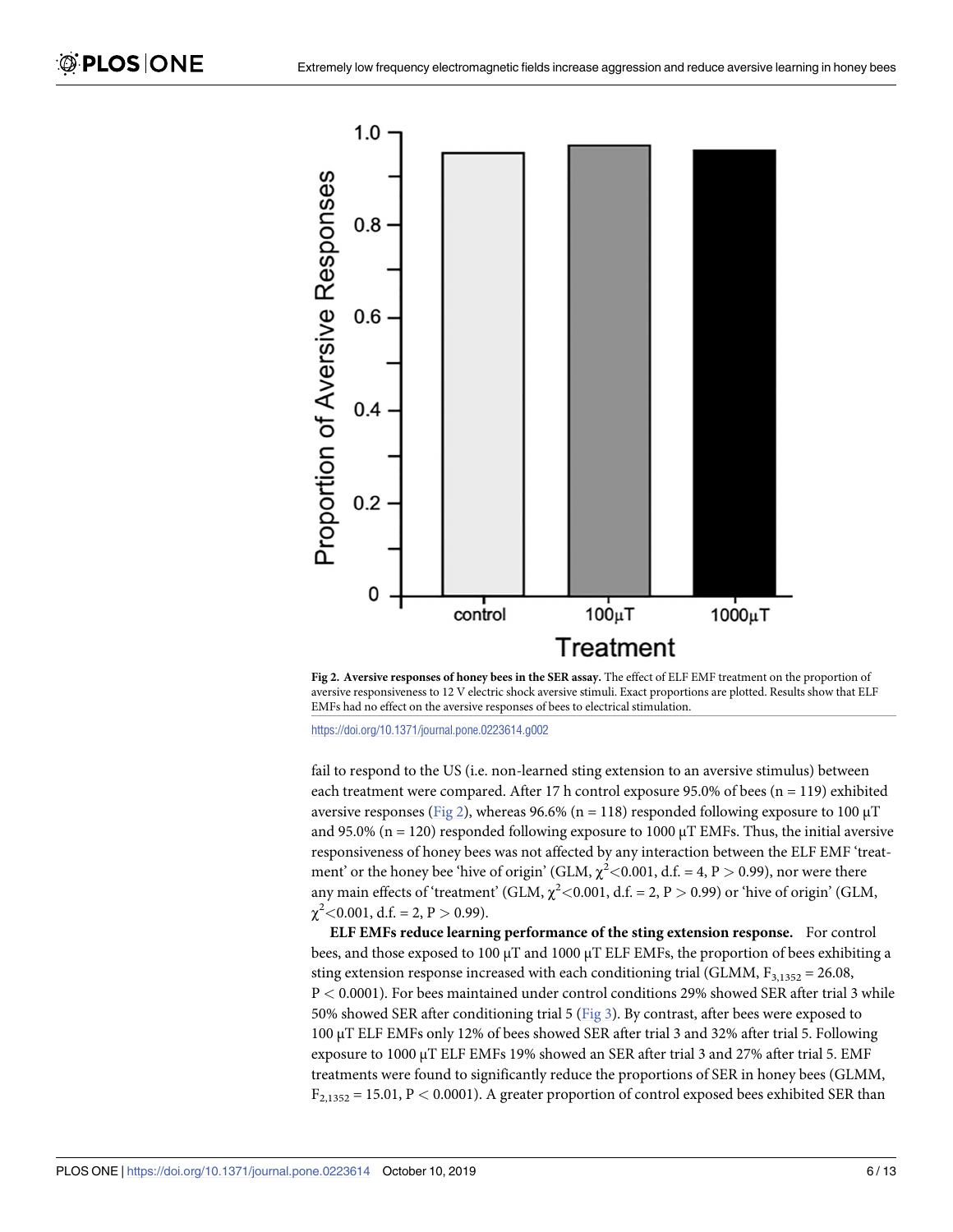<span id="page-6-0"></span>

**[Fig](#page-5-0) 3. Effects of ELF EMFs on aversive learning in honey bees.** Effect of short-term ELF EMF exposure on the proportion of aversive responses to the conditioned stimulus (linalool) for each of the trials. For each treatment the proportion of bees showing a learned response increased. The exact proportion of responses is plotted.

<https://doi.org/10.1371/journal.pone.0223614.g003>

both 1000 μT (Pairwise comparison, Bonferroni adjusted P *<* 0.001) and 100 μT (Pairwise comparison, Bonferroni adjusted P = 0.001) exposed bees. There was no 'treatment' \* 'trial' interaction (GLMM,  $F_{1,1352} = 0.82$ ,  $P = 0.56$ ).

In this analysis of the effects of ELF EMF exposure on sting extension responses, hive of origin was removed as a factor to improve model fit as it was found to have no effect on the proportion of SER to the CS (GLMM,  $F_{2,1328} = 0.17$ , P = 0.84), nor any interaction with 'treatment' (GLMM,  $F_{4,1328} = 1.38$ , P = 0.24) 'conditioning trial' (GLMM,  $F_{6,1328} = 0.24$ , P = 0.96) or three-way interaction (GLMM,  $F_{12,1328} = 0.33$ , P = 0.99).

#### **Intruder assay**

Bees exposed to 100 μT ELF EMF exhibited greater aggressive behaviour to introduced bees, than bees not exposed to ELF EMFs ([Fig](#page-7-0) 4). Bee cohorts which received a control treatment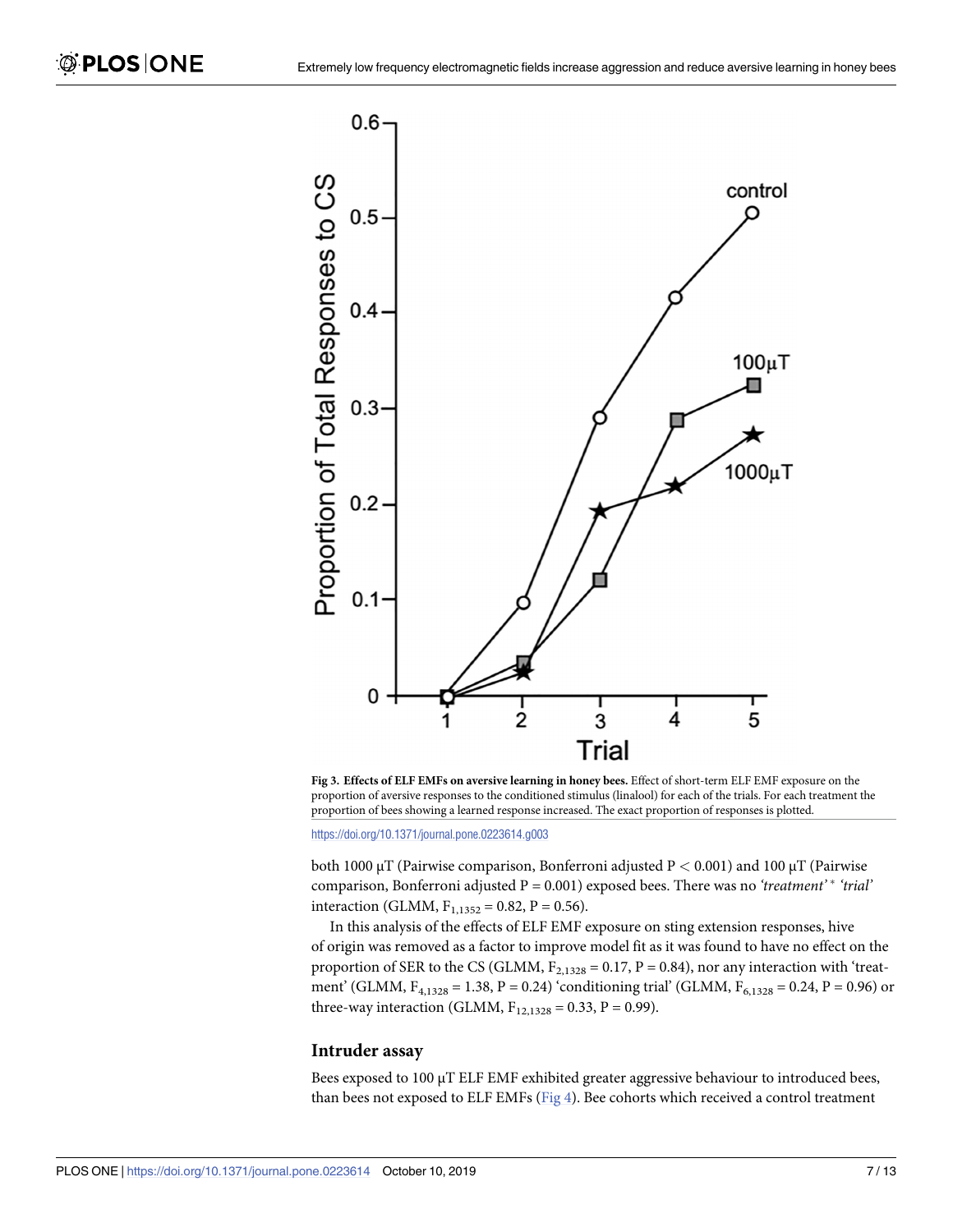<span id="page-7-0"></span>



<https://doi.org/10.1371/journal.pone.0223614.g004>

displayed an aggression score of  $12.87 \pm 1.69$  (mean  $\pm$  SEM) whereas bee cohorts exposed to 100 μT EMF exhibited a mean aggression score of 20.70  $\pm$  2.14 (mean  $\pm$  SEM, Standard Error of the Mean). EMF exposure significantly increased the average aggression scores across bees from all hives (F<sub>1,25</sub> = 11.42, P = 0.0024). There was no impact of *Hive* (F<sub>4,25</sub> = 0.65, P = 0.63) or any  $Hive*EMF$  interaction effect ( $F_{4,25} = 0.75$ ,  $P = 0.56$ ) on aggression score. This indicates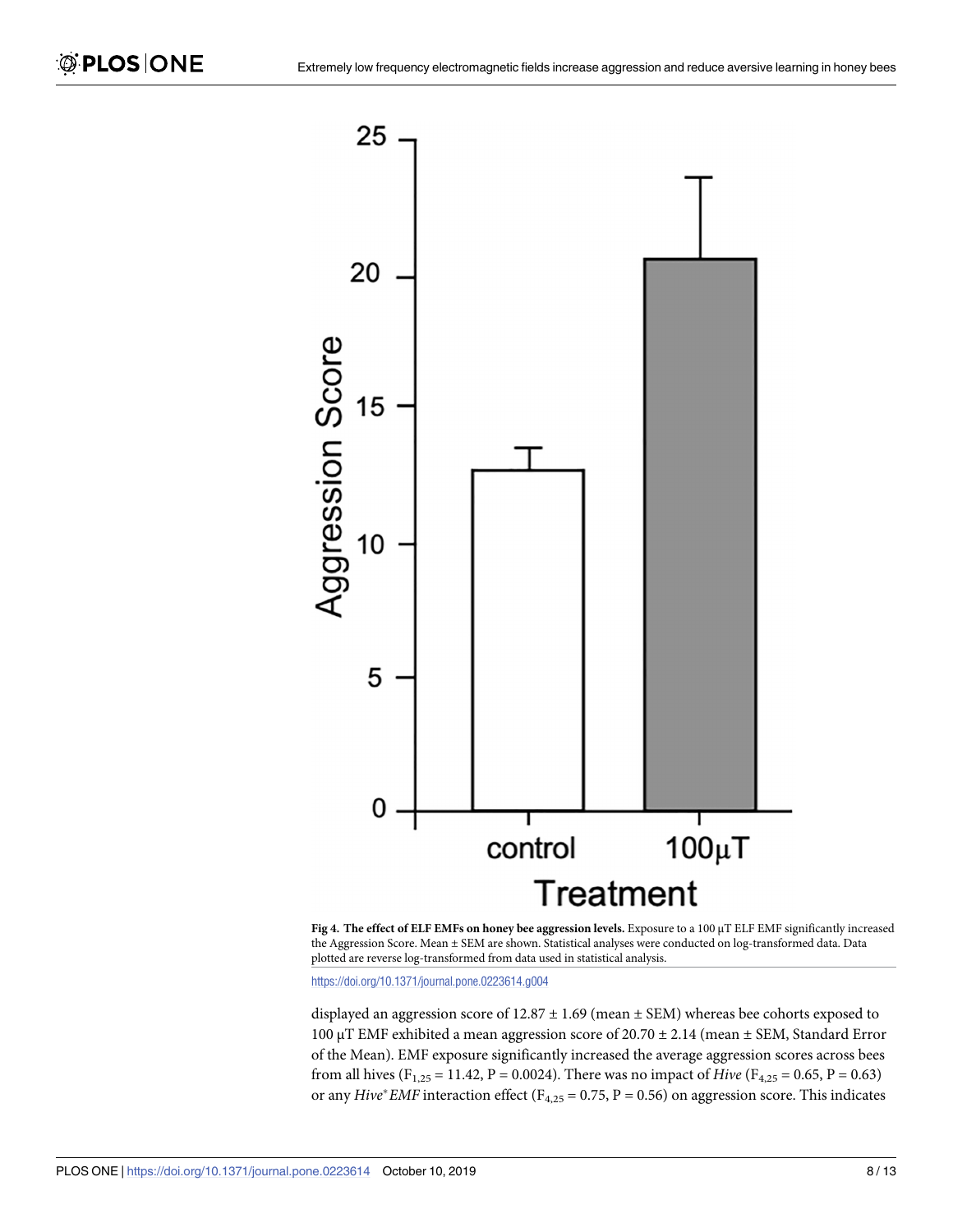<span id="page-8-0"></span>that short-term ELF EMF exposure, at levels that can be encountered at ground level or in proximity to a high voltage transmission power lines, led to an increase in aggressive behaviour of bees directed towards conspecifics.

# **Discussion**

Short-term exposure to 50 Hz ELF EMFs reduced aversive learning performance and increased aggression at levels as low as  $100 \mu$ T. This directly shows, for the first time, that short-term ELF EMF exposure at levels which can be encountered at ground level under highvoltage transmission power lines can affect honey bees, in terms of both their conditioning to negative stimuli, and the intensity of their aggressive behaviour.

In locusts ELF EMFs have been shown to affect neural circuits controlling limb movement and muscular force [\[6](#page-10-0)]. During the stinging response in honey bees the protraction of the tip of the abdomen, and the alternate sliding of barbed lancets of the stinging apparatus, are coordinated by four large abdominal muscles [\[34–](#page-11-0)[36\]](#page-12-0) whose activity are regulated by neural circuits in the terminal abdominal ganglion [[22](#page-11-0)]. Given that a sting extension response was evoked by the US in over 95% of trials, it is unlikely that the effects on aversive learning were due to the effects of EMF at the neuromuscular level. Similarly, the effects of EMF were not due to changes in the sting extension motor pattern as bees could still extend their abdomens to electric shocks. Instead ELF-EMF induced reductions in SER performance are solely down to a reduced ability to learn the aversive stimuli, and not the motor pattern involved in responding to the stimuli.

The mechanisms underlying the effects of ELF EMFs on honey bee aversive learning and aggression may be diverse. While the neural pathways underlying appetitive learning in the honey bee brain are well characterised [\[37,](#page-12-0) [38\]](#page-12-0), less is known of the neural architecture underlying aversive learning. The biogenic amines dopamine and octopamine have critical roles in associative learning in honey bees [[39](#page-12-0)]. Vergoz et al. [\[27\]](#page-11-0) for example, found that aversive learning is impaired after the injection of dopaminergic antagonists, and Jarriault et al. [[40](#page-12-0)] found that dopamine was released in mushroom bodies in the honey bee brain after electric shock stimulation of the abdomen. These findings suggest that dopamine may have a key role in memory formation in honey bee aversive learning. Furthermore, the honey bee alarm pheromone has been shown to increase levels of the biogenic amines serotonin and dopamine, with increases in these amine levels being associated with increased likelihood of a bee to sting [\[41\]](#page-12-0). Some studies investigating the effects of EMF on invertebrates have suggested that increased biogenic amine levels lead to increases in behavioural activity [\[42,](#page-12-0) [43\]](#page-12-0). While no studies have yet analysed changes in dopamine levels following ELF EMF exposure, these previous studies suggest that biogenic amine levels may be a potential area to investigate to elucidate the underlying mechanisms of ELF EMF induced changes in insect behaviour. Moreover, ELF EMFs have been shown to have effects on neuronal signalling in insects [\[6\]](#page-10-0), and therefore there is the potential for ELF EMF induced effects on dopaminergic neurons or other neural circuits which are involved in aversive learning pathways. ELF EMF induced changes in behaviour could also be underpinned by molecular changes such as gene expression. For example short-term ELF EMF exposure has been shown to increase heat-shock protein expression in locusts [[6\]](#page-10-0) and *Drosophila* [\[12\]](#page-11-0).

The ecological implications of these effects are diverse. On the one hand the reduced ability to learn new negative stimuli could lead to an increased latency of honey bee colonies to respond to novel threats. Maliszewska et al. [\[10\]](#page-10-0) found that short-term exposure of American cockroaches to 7,000 μT ELF EMFs increased the latency of responses to a negative heat stimulus. The increase in latency could clearly be detrimental to individuals in the ability to avoid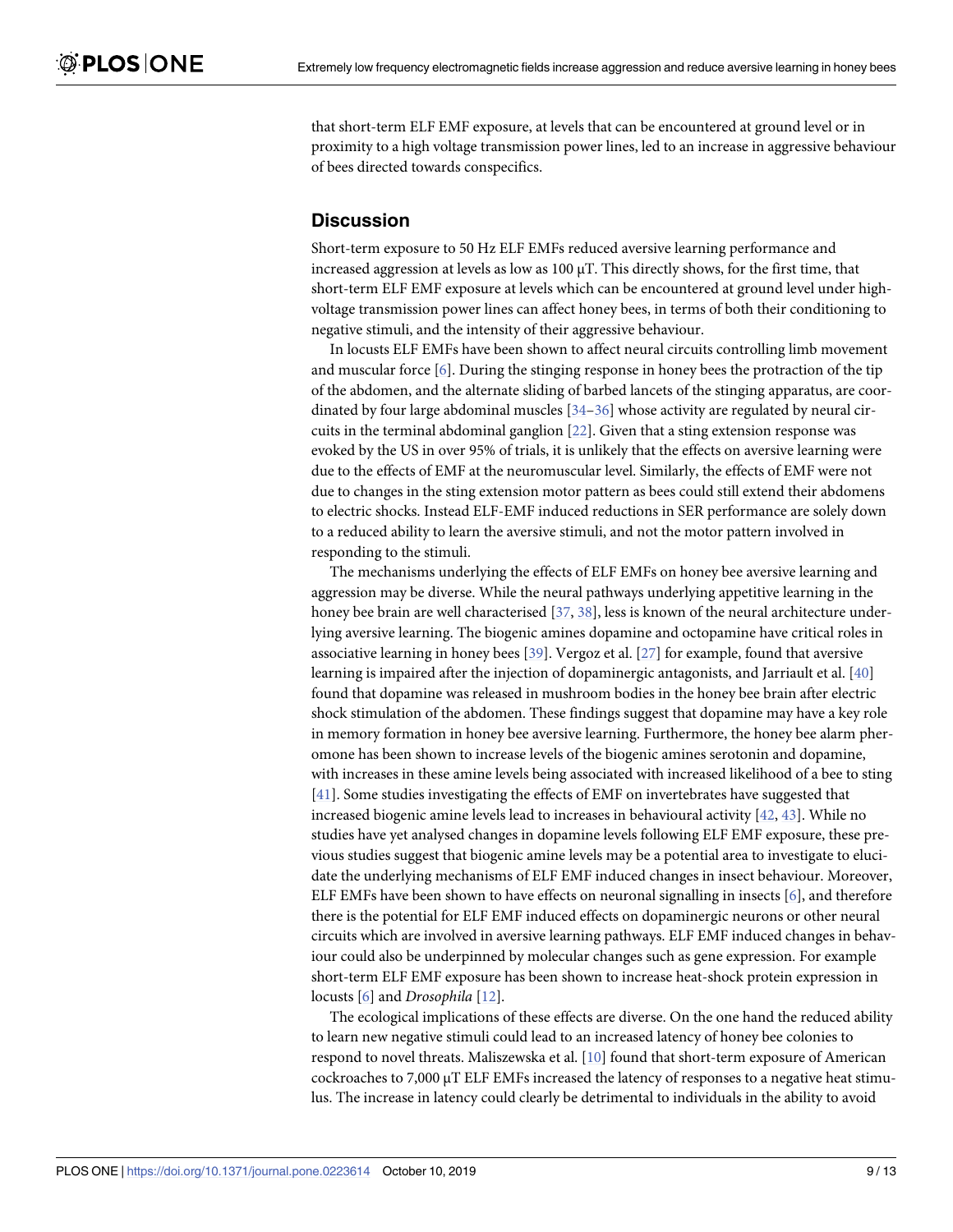<span id="page-9-0"></span>harmful environmental stimuli. On the other hand, we found that bees exposed to ELF EMFs showed increased aggression levels. Rittschof et al. [[33](#page-11-0)] found that increased levels of aggression in honey bees are associated with greater resilience to environmental stresses and to immune challenge. However, direct short-term ELF EMF exposure at 2,000 μT in Lepidopteran larvae has been associated with changes in immune response parameters such as increased apoptotic-like hemocytes, reduced hemolyph total protein and reduced hemocyte cell count, which could suggest short-term ELF EMF exposures might lead to reduced resilience to immune challenge [[13](#page-11-0)]. It is not known if ELF EMFs affect immune response in honey bees at field-realistic ELF EMF intensities, lower than those that have been studied with Lepidoptera, and thus it is not known if ELF EMF exposure would confer greater resilience to immune challenge alongside increased aggression levels in bees. In addition, in the environment if a bee perceives a negative stimulus a sting response often results in sting autonomy, with a rupture of the abdomen that causes the eventual death of the bee  $[44, 45]$  $[44, 45]$  $[44, 45]$  $[44, 45]$  $[44, 45]$ . Less aggressive responses to negative stimuli such as aggressive buzzing and flight bombardment can be successful methods of warding off threats in a manner that is less detrimental to a colony in terms of bee loss [\[25,](#page-11-0) [45\]](#page-12-0). The effects of environmental stressors and the consequences of increased aggression on this aversive decision making processes (other than increased sting autonomy) are not-known.

While it is unclear what the ecological consequences of increased aggression may be for bees exposed to ELF EMFs, the implications of reduced aversive learning performance are more distinct. It is imperative that honeybees are able to perceive, learn, and avoid threats in the environment [\[28,](#page-11-0) [39\]](#page-12-0). Reductions in the ability to learn about negative stimuli could have implications for the abilities of bees to deal with predatory/invader threats [\[20,](#page-11-0) [22\]](#page-11-0), detecting/ avoiding deleterious stimuli [\[19\]](#page-11-0) and responding to negative stimuli that require action e.g. attacking/removing diseased individuals from the hive [[20](#page-11-0)], all of which could have detrimental effects on bee colonies. Although it is not yet known how bees will actually respond in the field, it is clear that the reduction in aversive learning seen here with short-term 100 μT exposures could be detrimental to honeybees on an ecological level. A number of studies have described bee colonies failing that are hived under high-voltage transmission power lines, where EMF levels can reach 100  $\mu$ T [[14](#page-11-0)–[17](#page-11-0)]. There is the possibility that with hives located under power lines, the long-term chronic exposure to ELF EMFs could continually reduce cognitive abilities both with regards to aversive and appetitive learning, potentially leading to some of the negative effects found in these studies.

Reductions in learning could be detrimental to individual and colony survivability. There are large potential ecological consequences for reduced ability to learn about aversive and appetitive stimuli for bees. Future studies should focus on whether there are ecological effects of ELF EMF exposure, with direct measurements of chronic EMF exposure under power lines, as well as determining what physiological/molecular processes may be affected by this kind of exposure. These effects may not be confined to managed honey bees as there may be much wider implications for wild bees and even other pollinators that require power line strips for critical habitat refuge [\[46](#page-12-0)–[50](#page-12-0)]. The underlying mechanisms, as well as the potential ecological implications of ELF EMF pollution in the field must be further investigated to determine the effects of ELF EMF pollution on insect biology and ecology, including crucial pollination ecosystem services.

## **Supporting information**

**S1 [Table.](http://www.plosone.org/article/fetchSingleRepresentation.action?uri=info:doi/10.1371/journal.pone.0223614.s001) The number of bees in SER analyses (after exclusions) for each hive and treatment.** (DOCX)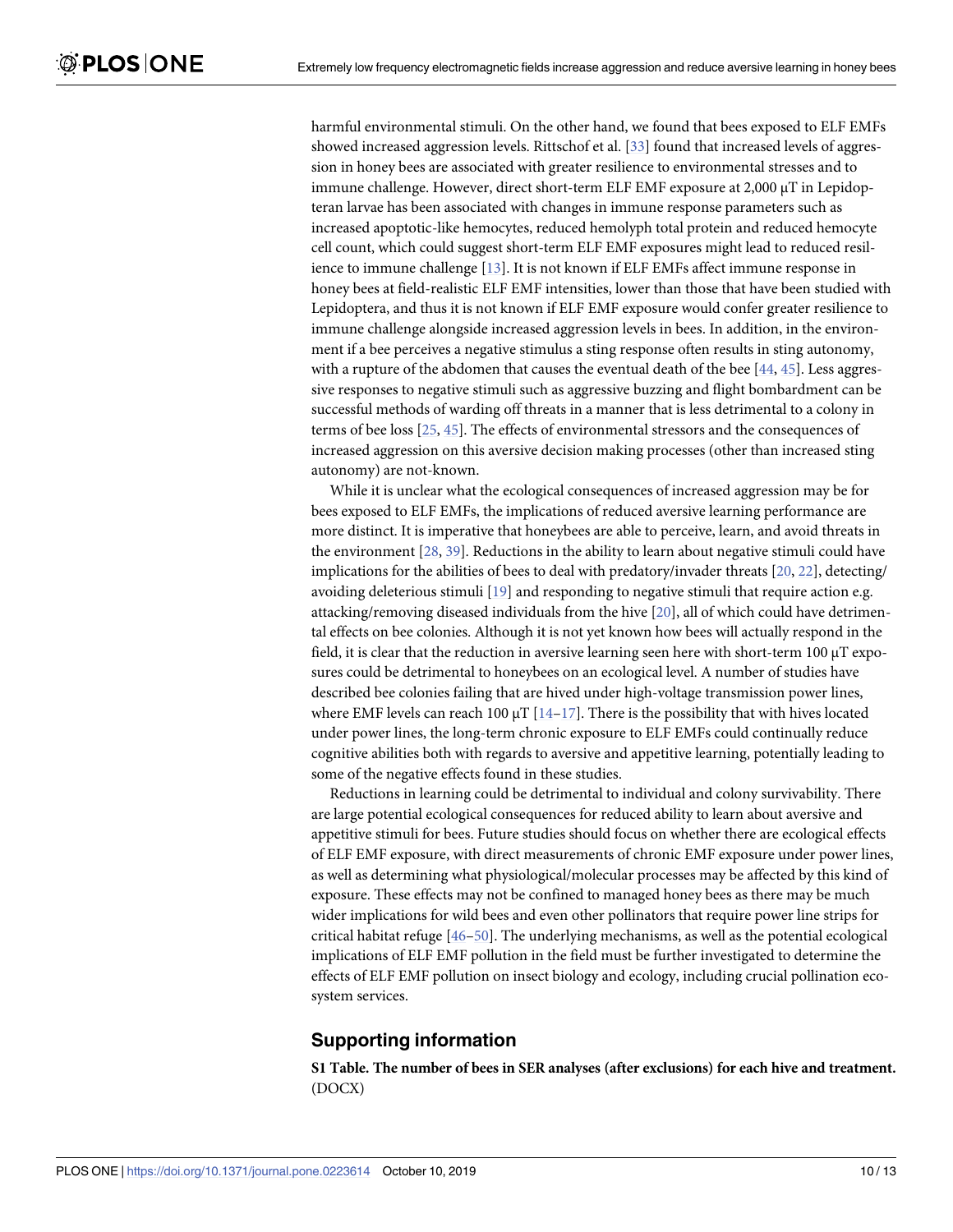<span id="page-10-0"></span>**S2 [Table.](http://www.plosone.org/article/fetchSingleRepresentation.action?uri=info:doi/10.1371/journal.pone.0223614.s002) The number of bees in intruder assay analyses for each hive and treatment.** (DOCX)

**S1 [Dataset.](http://www.plosone.org/article/fetchSingleRepresentation.action?uri=info:doi/10.1371/journal.pone.0223614.s003) Datasets for A) SER data B) Aggression data.** (XLSX)

# **Author Contributions**

**Conceptualization:** Sebastian Shepherd, Suleiman M. Sharkh, Chris W. Jackson, Philip L. Newland.

**Formal analysis:** Sebastian Shepherd.

**Investigation:** Sebastian Shepherd, Georgina Hollands, Victoria C. Godley.

**Methodology:** Sebastian Shepherd, Georgina Hollands, Victoria C. Godley, Chris W. Jackson, Philip L. Newland.

**Resources:** Suleiman M. Sharkh.

**Supervision:** Chris W. Jackson, Philip L. Newland.

**Writing – original draft:** Sebastian Shepherd, Philip L. Newland.

**Writing – review & editing:** Sebastian Shepherd, Georgina Hollands, Victoria C. Godley, Suleiman M. Sharkh, Philip L. Newland.

#### **References**

- **[1](#page-0-0).** Hayes J, Underwood RM, Pettis J. A survey of honey bee colony losses in the US, fall 2007 to spring 2008. PLoS One, 2008; 3(12): e4071. <https://doi.org/10.1371/journal.pone.0004071> PMID: [19115015](http://www.ncbi.nlm.nih.gov/pubmed/19115015)
- **[2](#page-0-0).** Potts SG, Roberts SP, Dean R, Marris G, Brown MA, Jones R, et al. Declines of managed honey bees and beekeepers in Europe. J Apic Res. 2010; 49(1): 15–22.
- **[3](#page-0-0).** Hallmann CA, Sorg M, Jongejans E, Siepel H, Hofland N, Schwan H, et al. More than 75 percent decline over 27 years in total flying insect biomass in protected areas. PLoS One. 2017; 12(10): e0185809. <https://doi.org/10.1371/journal.pone.0185809> PMID: [29045418](http://www.ncbi.nlm.nih.gov/pubmed/29045418)
- **[4](#page-0-0).** Goulson D, Nicholls E, Botías C, Rotheray EL. Bee declines driven by combined stress from parasites, pesticides, and lack of flowers. Science. 2015; 347(6229): 1255957. [https://doi.org/10.1126/science.](https://doi.org/10.1126/science.1255957) [1255957](https://doi.org/10.1126/science.1255957) PMID: [25721506](http://www.ncbi.nlm.nih.gov/pubmed/25721506)
- **[5](#page-1-0).** Shepherd S, Lima MA, Oliveira EE, Sharkh SM, Jackson CW, Newland PL. Extremely low frequency electromagnetic fields impair the cognitive and motor abilities of honey bees. Sci Rep. 2018; 8(1): 7932. <https://doi.org/10.1038/s41598-018-26185-y> PMID: [29785039](http://www.ncbi.nlm.nih.gov/pubmed/29785039)
- **[6](#page-1-0).** Wyszkowska J, Shepherd S, Sharkh S, Jackson CW, Newland PL. Exposure to extremely low frequency electromagnetic fields alters the behaviour, physiology and stress protein levels of desert locusts. Sci Rep. 2016; 6: 36413. <https://doi.org/10.1038/srep36413> PMID: [27808167](http://www.ncbi.nlm.nih.gov/pubmed/27808167)
- **[7](#page-1-0).** World Health Organization. Extremely low frequency fields—Environmental Health Criteria. Geneva: World Health Organization Press; 2007.
- **[8](#page-1-0).** Dimitrijević D, Savić T, Anđelković M, Prolić Z, Janać B. Extremely low frequency magnetic field (50 Hz, 0.5 mT) modifies fitness components and locomotor activity of *Drosophila subobscura*. Int J Radiat Biol. 2014; 90(5): 337–43. <https://doi.org/10.3109/09553002.2014.888105> PMID: [24475738](http://www.ncbi.nlm.nih.gov/pubmed/24475738)
- **[9](#page-1-0).** Zmejkoski D, Petković B, Pavković-Lučić S, Prolić Z, Anđelković M, Savić T, 2017. Different responses of Drosophila subobscura isofemale lines to extremely low frequency magnetic field (50 Hz, 0.5 mT): fitness components and locomotor activity. Int J Radiat Biol. 2017; 93(5): 544–52. [https://doi.org/10.1080/](https://doi.org/10.1080/09553002.2017.1268281) [09553002.2017.1268281](https://doi.org/10.1080/09553002.2017.1268281) PMID: [27921519](http://www.ncbi.nlm.nih.gov/pubmed/27921519)
- **[10](#page-1-0).** Maliszewska J, Marciniak P, Kletkiewicz H, Wyszkowska J, Nowakowska A, Rogalska J. Electromagnetic field exposure (50 Hz) impairs response to noxious heat in American cockroach. J Comp Physiol A. 2018; 204(6): 605–11.
- **[11](#page-1-0).** Todorović D, Mirčić D, Ilijin L, Mrdaković M, Vlahović M, Prolić Z, et al. Effect of magnetic fields on antioxidative defense and fitness-related traits of Baculum extradentatum (insecta, phasmatodea). Bioelectromagnetics. 2012; 33(3): 265–73. <https://doi.org/10.1002/bem.20709> PMID: [21953292](http://www.ncbi.nlm.nih.gov/pubmed/21953292)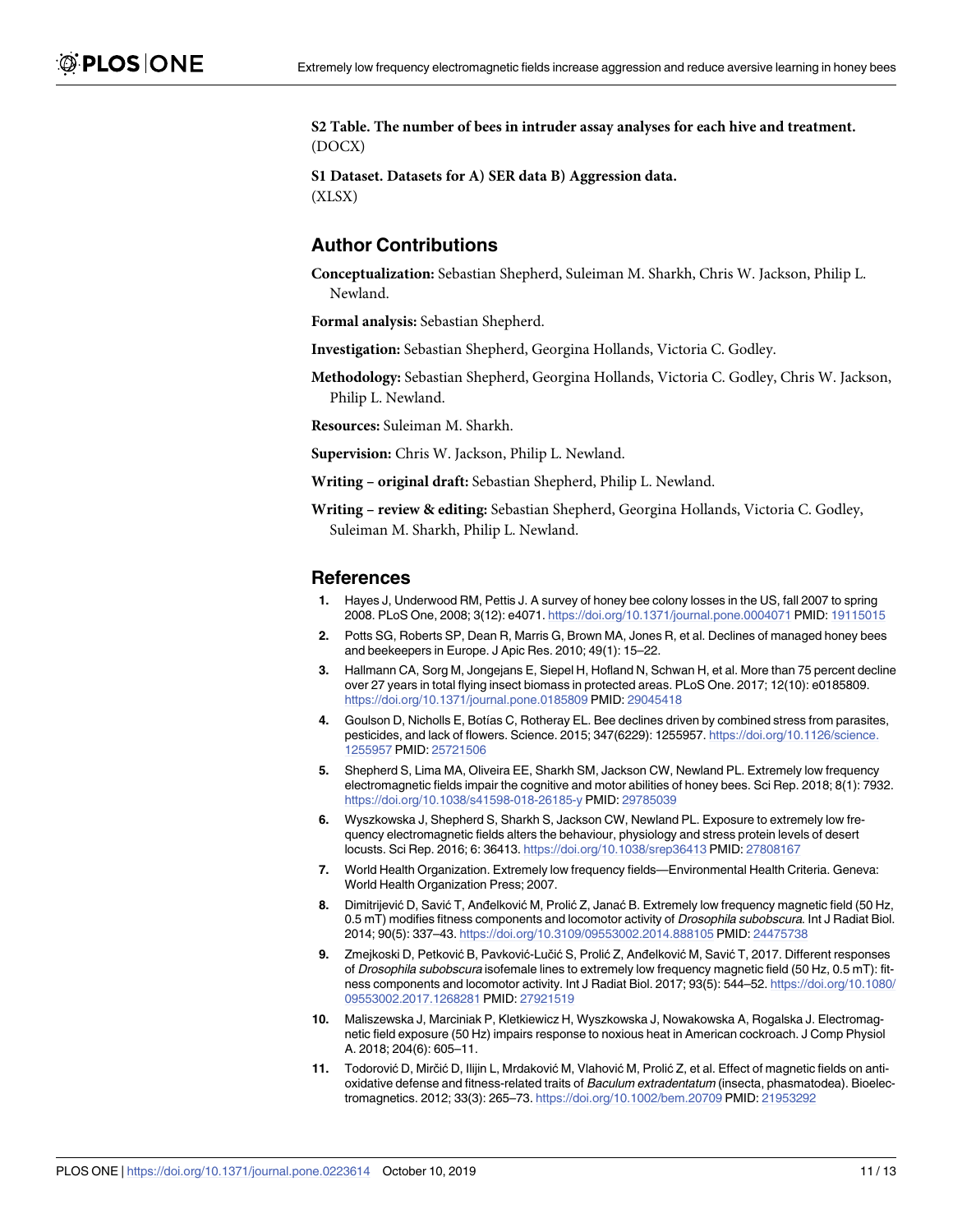- <span id="page-11-0"></span>**[12](#page-1-0).** Li SS, Zhang ZY, Yang CJ, Lian HY, Cai P. Gene expression and reproductive abilities of male Drosophila melanogaster subjected to ELF-EMF exposure. Mutat Res Genet Toxicol Environ Mutagen. 2013; 758(1–2): 95–103.
- **[13](#page-1-0).** Valadez-Lira JA, Medina-Chavez NO, Orozco-Flores AA, Heredia-Rojas JA, Rodriguez-de la Fuente AO, Gomez-Flores R, et al. Alterations of immune parameters on Trichoplusia ni (Lepidoptera: Noctuidae) larvae exposed to extremely low-frequency electromagnetic fields. Environ Entomol. 2017; 46(2): 376–82. <https://doi.org/10.1093/ee/nvx037> PMID: [28334331](http://www.ncbi.nlm.nih.gov/pubmed/28334331)
- **[14](#page-1-0).** Rogers LE, Warren JT, Hinds NR, Gano KA, Fitzner RE, Piepel GF. Environmental studies of a 1100 kV prototype transmission line: an annual report for the 1981 study period. Richland (WA): Battelle Pacific Northwest Laboratories; 1982.
- **[15](#page-1-0).** Wellenstein G. The influence of high-tension lines on honeybee colonies (translation from the original German). J Appl Entomol. 1973; 74: 86–94.
- **[16](#page-1-0).** Morse RA, Hooper T. The Illustrated Encyclopedia of Beekeeping. lst ed. New York: Dutton Adult; 1985.
- **[17](#page-1-0).** Greenberg B, Bindokas VP, Frazier MJ, Gauger JR. Response of honey bees, Apis mellifera L., to highvoltage transmission lines. Environ Entomol. 1981; 10(5): 600–10.
- **[18](#page-1-0).** Lee JM. Electrical and Biological Effects of Transmission Lines: A Review. Portland (OR): USDOE Bonneville Power Administration; 1989.
- **[19](#page-1-0).** Wright GA, Mustard JA, Simcock NK, Ross-Taylor AA, McNicholas LD, Popescu A, et al. Parallel reinforcement pathways for conditioned food aversions in the honeybee. Curr Biol. 2010; 20(24): 2234–40. <https://doi.org/10.1016/j.cub.2010.11.040> PMID: [21129969](http://www.ncbi.nlm.nih.gov/pubmed/21129969)
- **[20](#page-1-0).** Cappa F, Bruschini C, Protti I, Turillazzi S, Cervo R. Bee guards detect foreign foragers with cuticular chemical profiles altered by phoretic varroa mites. J Apic Res. 2016; 55(3): 268–77.
- **[21](#page-1-0).** Goulson D, O'Connor ST, Park KJ. The impacts of predators and parasites on wild bumblebee colonies. Ecol Entomol. 2018; 43(2): 168–81.
- **[22](#page-1-0).** Nouvian M, Reinhard J, Giurfa M. The defensive response of the honeybee Apis mellifera. J Exp Biol. 2016; 219(22): 3505–17.
- **[23](#page-1-0).** Tan K, Dong S, Li X, Liu X, Wang C, Li J, et al. Honey bee inhibitory signaling is tuned to threat severity and can act as a colony alarm signal. PLoS Biol. 2016; 14(3): e1002423. [https://doi.org/10.1371/](https://doi.org/10.1371/journal.pbio.1002423) [journal.pbio.1002423](https://doi.org/10.1371/journal.pbio.1002423) PMID: [27014876](http://www.ncbi.nlm.nih.gov/pubmed/27014876)
- **[24](#page-1-0).** Maschwitz UW. Alarm substances and alarm behaviour in social Hymenoptera. Nature. 1964; 204 (4956): 324.
- **[25](#page-1-0).** Collins AM, Rinderer TE, Tucker KW, Sylvester HA, Lackett JJ. A model of honeybee defensive behaviour. J Apic Res. 1980; 19(4): 224–31.
- **[26](#page-1-0).** Nu´ñez J, Maldonado H, Miralto A, Balderrama N. The stinging response of the honeybee: effects of morphine, naloxone and some opioid peptides. Pharmacol Biochem Behav. 1983; 19(6): 921–4.
- **[27](#page-1-0).** Vergoz V, Roussel E, Sandoz JC, Giurfa M. Aversive learning in honeybees revealed by the olfactory conditioning of the sting extension reflex. PLoS One. 2007; 2(3): e288. [https://doi.org/10.1371/journal.](https://doi.org/10.1371/journal.pone.0000288) [pone.0000288](https://doi.org/10.1371/journal.pone.0000288) PMID: [17372627](http://www.ncbi.nlm.nih.gov/pubmed/17372627)
- **[28](#page-1-0).** McNally GP, Westbrook RF. Predicting danger: the nature, consequences, and neural mechanisms of predictive fear learning. Learn Mem. 2006; 13(3): 245–53. <https://doi.org/10.1101/lm.196606> PMID: [16741278](http://www.ncbi.nlm.nih.gov/pubmed/16741278)
- **[29](#page-1-0).** Zhang E, Nieh JC. The neonicotinoid imidacloprid impairs honey bee aversive learning of simulated predation. J Exp Biol. 2015; 218(20): 3199–205.
- **[30](#page-1-0).** Breed MD. Nestmate recognition in honey bees. Anim Behav. 1983; 31(1): 86–91.
- **[31](#page-4-0).** Richard FJ, Holt HL, Grozinger CM. Effects of immunostimulation on social behavior, chemical communication and genome-wide gene expression in honey bee workers (Apis mellifera). BMC Genomics. 2012; 13(1): 558.
- **32.** Li-Byarlay H, Rittschof CC, Massey JH, Pittendrigh BR, Robinson GE. Socially responsive effects of brain oxidative metabolism on aggression. Proc Natl Acad Sci USA. 2014; 111(34): 12533–7. [https://](https://doi.org/10.1073/pnas.1412306111) [doi.org/10.1073/pnas.1412306111](https://doi.org/10.1073/pnas.1412306111) PMID: [25092297](http://www.ncbi.nlm.nih.gov/pubmed/25092297)
- **[33](#page-1-0).** Rittschof CC, Coombs CB, Frazier M, Grozinger CM, Robinson GE. Early-life experience affects honey bee aggression and resilience to immune challenge. Sci Rep. 2015; 5: 15572. [https://doi.org/10.1038/](https://doi.org/10.1038/srep15572) [srep15572](https://doi.org/10.1038/srep15572) PMID: [26493190](http://www.ncbi.nlm.nih.gov/pubmed/26493190)
- **[34](#page-8-0).** Snodgrass RE. Anatomy and physiology of the honey bee. London: Constable and Company; 1956.
- **35.** Dade HA. Anatomy and dissection of the honeybee. Cardiff: International Bee Research Association; 1962.